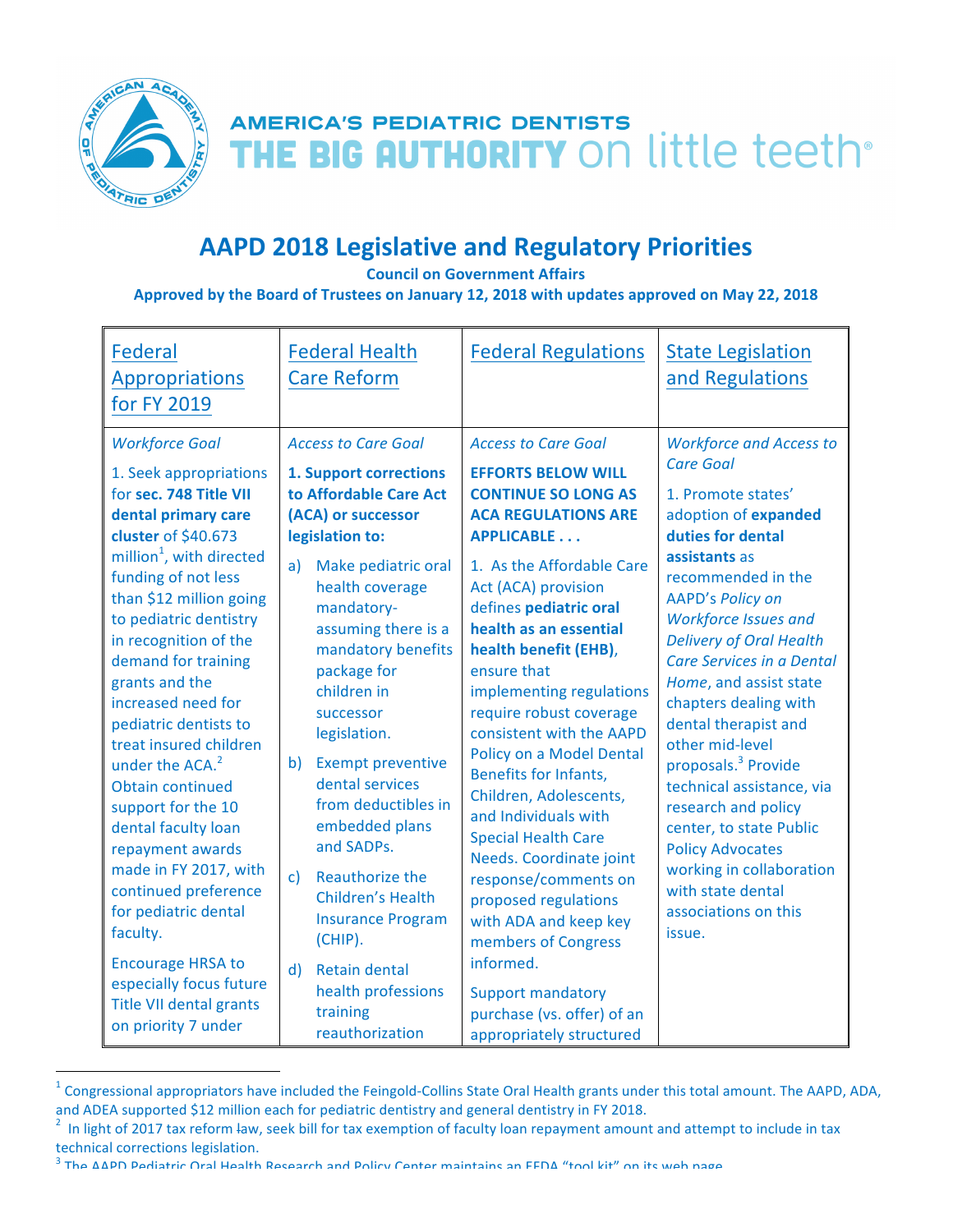| Federal<br><b>Appropriations</b><br>for FY 2019                                                                                                                                                                                                                                                                     | <b>Federal Health</b><br><b>Care Reform</b>                               | <b>Federal Regulations</b>                                                                                                                                                                                                                                                                                                                                                                                                                                                                                                                                                                                                                                                                                                                                                                                                                                                                               | <b>State Legislation</b><br>and Regulations                                  |
|---------------------------------------------------------------------------------------------------------------------------------------------------------------------------------------------------------------------------------------------------------------------------------------------------------------------|---------------------------------------------------------------------------|----------------------------------------------------------------------------------------------------------------------------------------------------------------------------------------------------------------------------------------------------------------------------------------------------------------------------------------------------------------------------------------------------------------------------------------------------------------------------------------------------------------------------------------------------------------------------------------------------------------------------------------------------------------------------------------------------------------------------------------------------------------------------------------------------------------------------------------------------------------------------------------------------------|------------------------------------------------------------------------------|
| current authorizing<br>language:<br>"7) Qualified applicants<br>that have a high rate for<br>placing graduates in<br>practice settings that<br>serve underserved areas<br>or health disparity<br>populations, or who<br>achieve a significant<br>increase in the rate of<br>placing graduates in such<br>settings." | (Section 748 of<br>HPTA) as contained<br>in Section 5303 of<br>the ACA.   | embedded or stand-<br>alone dental plan for<br>children inside<br>exchanges, and<br>encourage states to<br>adopt such a<br>requirement as several<br>have already done<br>(Kentucky, Nevada,<br>Washington state).<br>Sustain regulatory<br>inclusion of general<br>anesthesia coverage<br>state mandates as EHB in<br>2017 and beyond (for<br>states that approved<br>such mandates prior to<br>12-31-11). Monitor types<br>of pediatric oral health<br>insurance offered in state<br>health insurance<br>exchanges as compared<br>with AAPD model<br>benefits.<br>Evaluate and respond to<br>key ACA insurance plan<br>issues such as network<br>adequacy, provider fees,<br>family out-of-pocket<br>costs, and the impact of<br>pediatric dental coverage<br>embedded in medical<br>plans. Communicate<br>recommendations to<br><b>Center for Consumer</b><br>Information and<br>Insurance Oversight. |                                                                              |
| <b>Workforce Goal</b><br>2. Support efforts of                                                                                                                                                                                                                                                                      | <b>Access to Care and</b><br><b>Medicaid Dental</b><br><b>Reform Goal</b> | <b>Access to Care Goal</b><br>2. Work closely with ADA,                                                                                                                                                                                                                                                                                                                                                                                                                                                                                                                                                                                                                                                                                                                                                                                                                                                  | <b>Medicaid Dental Reform</b><br>Goal                                        |
| <b>Children's Hospital</b><br><b>Association to obtain</b><br>full funding of \$305                                                                                                                                                                                                                                 | 2. Explore possibility of<br>targeted pediatric oral                      | state dental associations,<br>and state pediatric<br>dentistry chapters to                                                                                                                                                                                                                                                                                                                                                                                                                                                                                                                                                                                                                                                                                                                                                                                                                               | 2. Provide continued<br>technical assistance to<br>state pediatric dentistry |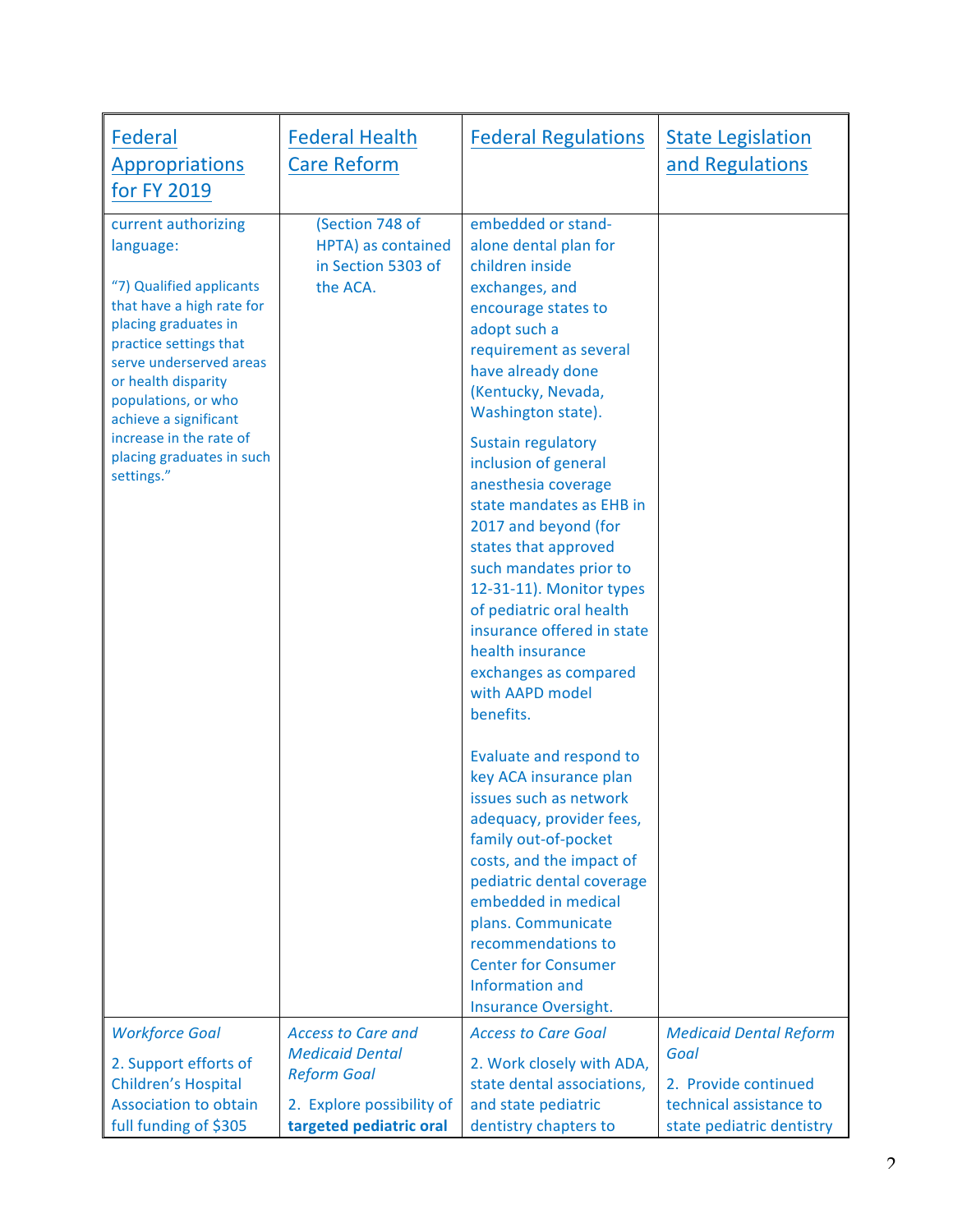| <b>Federal</b><br><b>Appropriations</b><br>for FY 2019                                                                                                                                                     | <b>Federal Health</b><br><b>Care Reform</b>                                                                                                                                                                                                                                                                                                                                                                                             | <b>Federal Regulations</b>                                                                                                                                                                                                                                        | <b>State Legislation</b><br>and Regulations                                                                                                                                                                                                                                                                                                                                                                                                                                                                                                                                                                                                                                                                                                                                                                                                                                                                                                                                                                                                 |
|------------------------------------------------------------------------------------------------------------------------------------------------------------------------------------------------------------|-----------------------------------------------------------------------------------------------------------------------------------------------------------------------------------------------------------------------------------------------------------------------------------------------------------------------------------------------------------------------------------------------------------------------------------------|-------------------------------------------------------------------------------------------------------------------------------------------------------------------------------------------------------------------------------------------------------------------|---------------------------------------------------------------------------------------------------------------------------------------------------------------------------------------------------------------------------------------------------------------------------------------------------------------------------------------------------------------------------------------------------------------------------------------------------------------------------------------------------------------------------------------------------------------------------------------------------------------------------------------------------------------------------------------------------------------------------------------------------------------------------------------------------------------------------------------------------------------------------------------------------------------------------------------------------------------------------------------------------------------------------------------------|
| million for Children's<br><b>Hospitals GME.</b><br><b>Encourage HRSA to</b><br>consider an oral health<br>component to the<br><b>CHGME Quality Bonus</b><br><b>System initiative</b><br>announced in 2017. | health bill to address<br><b>Medicaid dental</b><br>reform by increasing<br><b>Medicaid matching</b><br>payments for states<br>that pursue specific<br><b>Medicaid dental</b><br>reforms including<br>reimbursement at<br>competitive market-<br>based rates (per<br>previous proposals<br>such as S. 1522/H.R.<br>3120). Protect<br><b>Medicaid EPSDT</b><br>guarantee in Medicaid<br>block grant and other<br>cost-savings proposals. | ensure that state health<br>insurance exchanges<br>appropriately adhere to<br>federal guidelines and<br>regulations concerning<br>insurance plans offering<br>pediatric oral health<br>coverage. Fully engage<br>state Public Policy<br>Advocates in this effort. | chapters for Medicaid<br>dental reform for their<br>efforts with both state<br>legislatures and state<br>dental associations.<br>Continue to promote<br>states' adoption of<br>appropriate dental<br>periodicity schedules<br>consistent with AAPD<br>guidelines, and update<br>research and policy<br>center dental periodicity<br>schedule adoption map<br>on website as<br>appropriate.<br><b>Promote state Medicaid</b><br>programs' adoption of<br>pediatric oral health<br>quality measures<br>developed by the Dental<br><b>Quality Alliance (DQA).</b><br>Continue to inform and<br>educate key<br>constituencies about<br>reforms that work,<br>including MSDA<br>(Medicaid/CHIP State<br>Dental Association),<br>NCSL, NGA etc.<br>Work with research and<br>policy center and CDBP<br>to respond to Medicaid<br>medical movement to<br>managed care by:<br>(a) promoting dental<br>managed care hybrid<br>payment models that<br>leave the risk with the<br>plan contractor (or at<br>least share it between<br>the plan and the |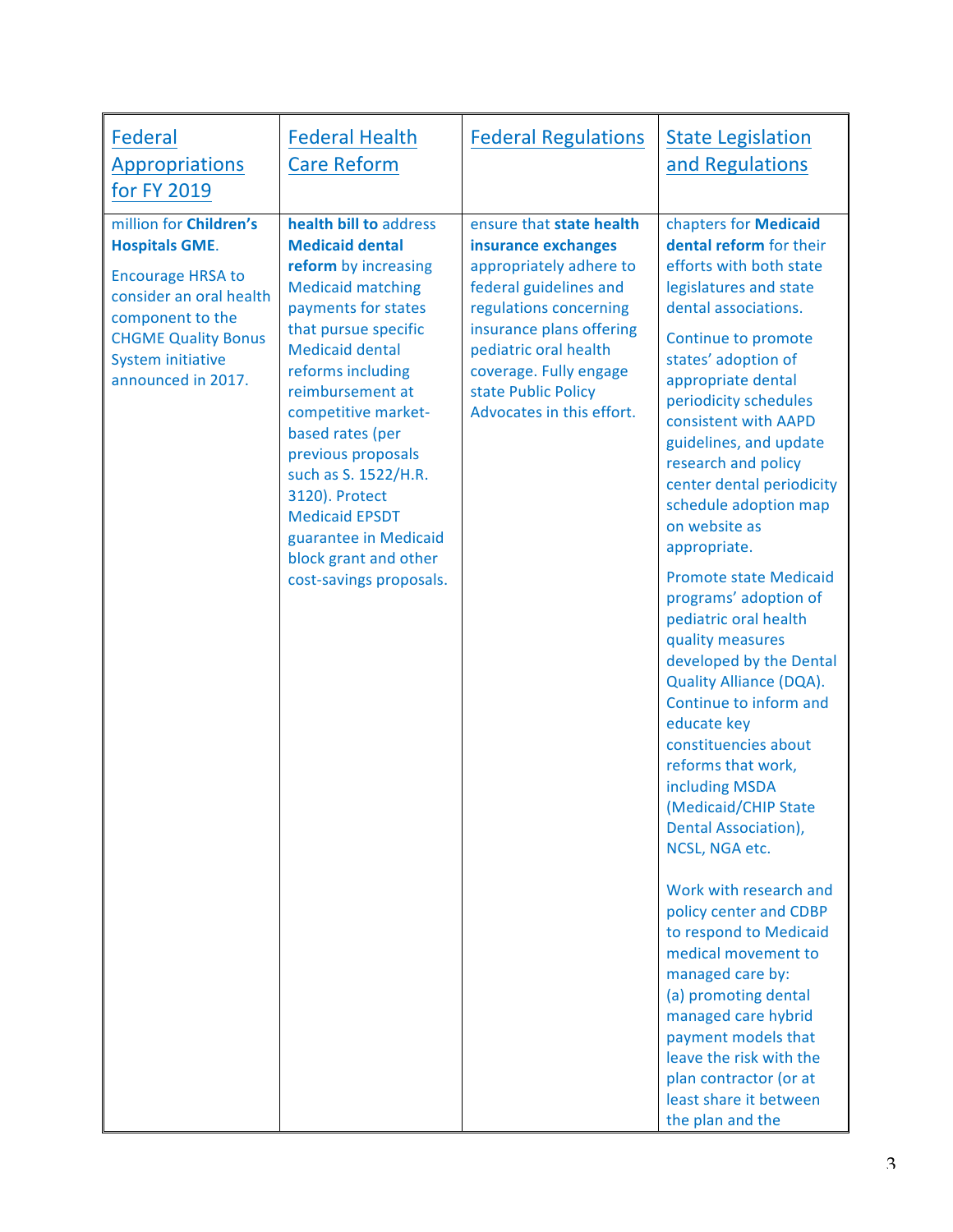| Federal<br><b>Appropriations</b><br>for FY 2019                                                                                                                                        | <b>Federal Health</b><br><b>Care Reform</b>                                                                                                                                                                                          | <b>Federal Regulations</b>                                                                                                                                                                                                      | <b>State Legislation</b><br>and Regulations                                                                                                                                                                                                                                                                                                                                                                                                                                                                                                         |
|----------------------------------------------------------------------------------------------------------------------------------------------------------------------------------------|--------------------------------------------------------------------------------------------------------------------------------------------------------------------------------------------------------------------------------------|---------------------------------------------------------------------------------------------------------------------------------------------------------------------------------------------------------------------------------|-----------------------------------------------------------------------------------------------------------------------------------------------------------------------------------------------------------------------------------------------------------------------------------------------------------------------------------------------------------------------------------------------------------------------------------------------------------------------------------------------------------------------------------------------------|
|                                                                                                                                                                                        |                                                                                                                                                                                                                                      |                                                                                                                                                                                                                                 | provider); and<br>(b) maintaining<br>accountable dental fee-<br>for-service plans.                                                                                                                                                                                                                                                                                                                                                                                                                                                                  |
| 3. Work with ADA and<br>the Organized<br><b>Dentistry Coalition to</b><br>obtain Congressional<br>report language<br>directing CMS to<br>appoint a new Chief<br><b>Dental Officer.</b> | <b>Access to Care Goal</b><br>3. Assist ADA in<br>promotion of<br><b>McCarron-Ferguson</b><br>repeal bill from<br><b>Congressman Gosar</b><br>(H.R. 372) that was<br>approved by the House<br>in 2017.                               | <b>Medicaid Dental Reform</b><br>Goal<br>3. Ensure that Medicaid<br><b>EPSDT</b> regulations<br>continue to_promote the<br>dental home and a<br>required examination by<br>a dentist.                                           | <b>Medicaid Dental Reform</b><br>Goal<br>3. Ensure that state<br><b>Medicaid programs</b><br>conducting provider<br>audits do so in an<br>appropriate and fair<br>manner, adhering to<br><b>AAPD clinical guidelines</b><br>and utilizing peer review<br>by pediatric dentists.<br>Secure appropriate<br>guidance to states from<br><b>CMS Center for</b><br><b>Medicaid and State</b><br>Operations.                                                                                                                                               |
|                                                                                                                                                                                        | <b>Access to Care Goal</b>                                                                                                                                                                                                           | <b>Access to Care Goal</b>                                                                                                                                                                                                      | <b>Access to Care Goal</b>                                                                                                                                                                                                                                                                                                                                                                                                                                                                                                                          |
|                                                                                                                                                                                        | 4. Work with ADA and<br>other dental and<br>medical organizations<br>to support H.R. 1606,<br>the Dental and<br><b>Optometric Care</b><br>Access Act, which<br>would apply non-<br>covered services<br>provisions to ERISA<br>plans. | 4. Monitor<br>implementation of Head<br><b>Start Performance</b><br><b>Standards</b> proposed in<br>2015, to ensure<br>appropriate<br>requirements for dental<br>periodicity schedule and<br>establishment of a dental<br>home. | 4. Continue to provide<br>technical assistance to<br>states for General<br>Anesthesia coverage via<br>legislation or state<br>insurance marketplace<br>regulations, highlighting<br>ongoing cost analysis<br>and using TRICARE<br>coverage and success in<br>33 states to spur<br>momentum. Utilizing<br>research and policy<br>center technical brief<br>and working closely with<br>CDBP, educate insurers<br>and insurance regulators<br>on necessity of this<br>benefit and role of<br>pediatric dentists in<br>treating high risk<br>children. |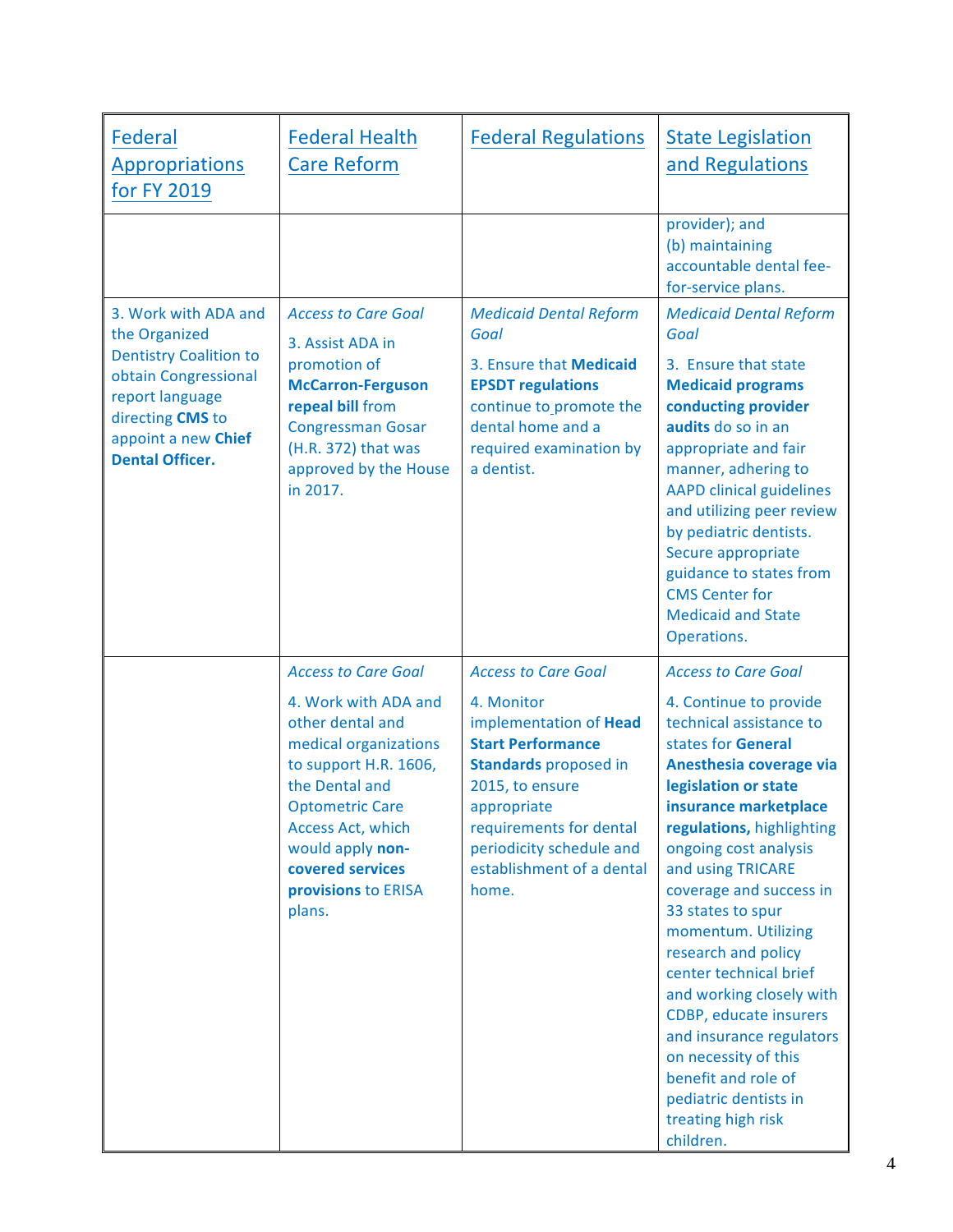| Federal<br><b>Appropriations</b><br>for FY 2019 | <b>Federal Health</b><br><b>Care Reform</b>                                                                                                                                                                                                                                                           | <b>Federal Regulations</b>                                                                                                                                                                                                         | <b>State Legislation</b><br>and Regulations                                                                                                                                                                                                                                                                                                |
|-------------------------------------------------|-------------------------------------------------------------------------------------------------------------------------------------------------------------------------------------------------------------------------------------------------------------------------------------------------------|------------------------------------------------------------------------------------------------------------------------------------------------------------------------------------------------------------------------------------|--------------------------------------------------------------------------------------------------------------------------------------------------------------------------------------------------------------------------------------------------------------------------------------------------------------------------------------------|
|                                                 | <b>Access to Care Goal</b><br>5. Work with ADA and<br>other dental and<br>medical organizations<br>to support a simplified<br>process across<br>appropriate<br>governmental agencies<br>to designate<br>individuals with<br>intellectual disabilities<br>as a medically<br>underserved<br>population. | <b>Medicaid Dental Reform</b><br>Goal<br>5. Encourage CMS to<br>include pediatric oral<br>health quality measures<br>developed by the Dental<br><b>Quality Alliance as part</b><br>of the Medicaid dental<br>program. <sup>4</sup> | <b>Access to Care Goal</b><br>5. Provide technical<br>assistance to states<br>seeking legislation for<br>mandatory oral health<br>examinations prior to<br>school matriculation.<br>Seek support of state<br>dental associations and<br>other interested<br>organizations via efforts<br>of state Public Policy<br>Advocates. <sup>5</sup> |
|                                                 |                                                                                                                                                                                                                                                                                                       |                                                                                                                                                                                                                                    | <b>Access to Care Goal</b><br>6. Work with ADA, state<br>dental associations, and<br>state pediatric dental<br>units to promote<br>community water                                                                                                                                                                                         |

<sup>4</sup> The initial DQA pediatric oral health quality measures tested and adopted in 2013 are as follows:

| <b>Evaluating Utilization</b>     | Use of Services                   |
|-----------------------------------|-----------------------------------|
|                                   | <b>Preventive Services</b>        |
|                                   | <b>Treatment Services</b>         |
| <b>Evaluating Quality of Care</b> | <b>Oral Evaluation</b>            |
|                                   | <b>Topical Fluoride Intensity</b> |
|                                   | Sealant use in 6-9 years          |
|                                   | Sealant use in 10-14 years        |
|                                   | <b>Care Continuity</b>            |
|                                   | <b>Usual Source of Services</b>   |
| <b>Evaluating Cost</b>            | Per-Member Per-Month Cost         |
|                                   |                                   |

The DQA was formed by the ADA at the request of CMS. The AAPD was a founding member and has a representative on the DQA's Executive Committee.

<sup>5</sup> Note that a tool kit is available on the AAPD research and policy center web page.